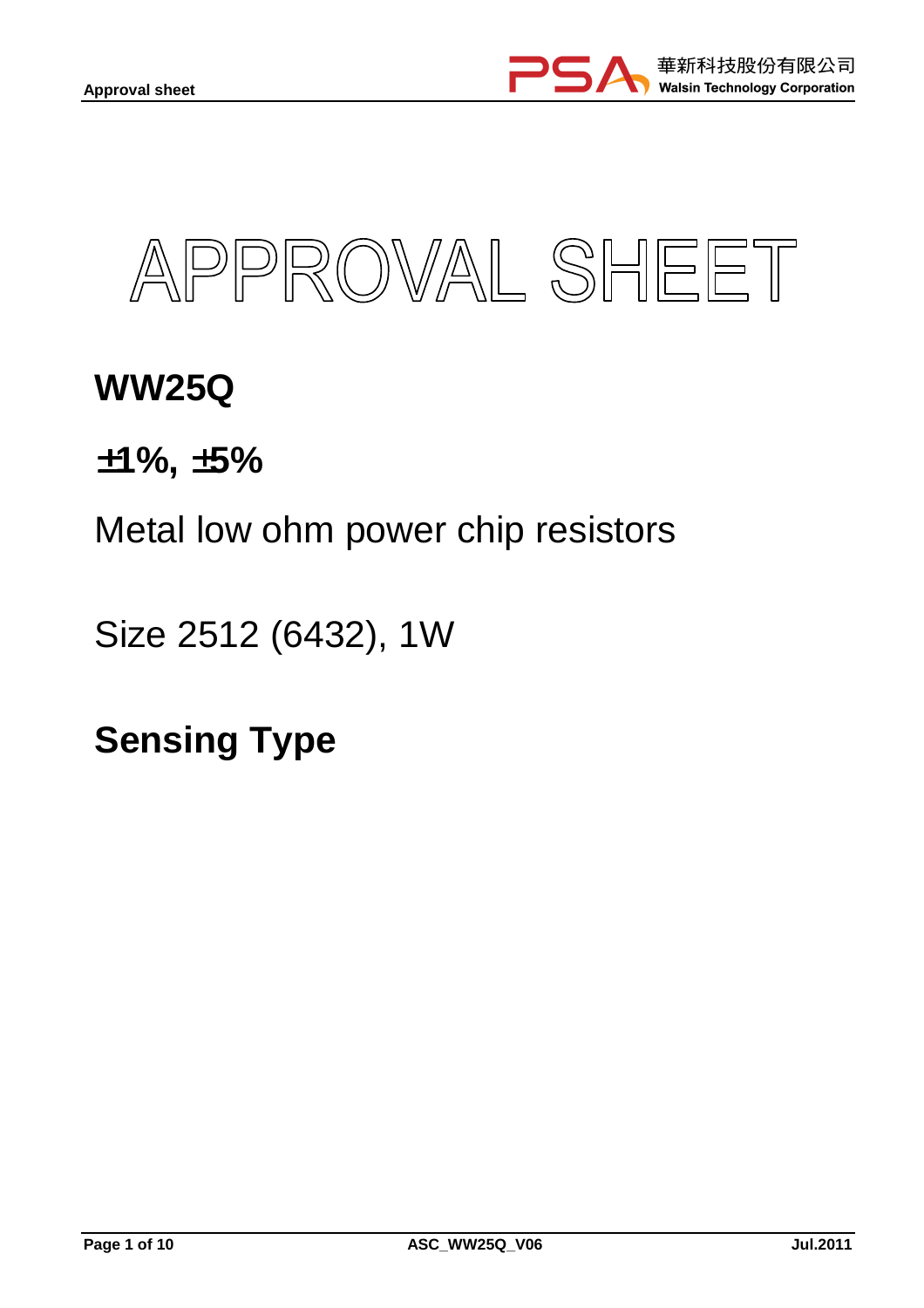

# **FEATURE**

- 1. Ultra low and stable TCR performance
- 2. High power rating and compact size
- 3. High reliability and stability
- 4. Reduced size of final equipment
- 5. RoHS compliant & Lead free
- 6. Excellent Heat dissipation and inrush withstand

## **APPLICATION**

- Power supply
- PDA
- Digital meter
- **Computer**
- **Automotives**
- **Battery charger**
- DC-DC power converter

## **DESCRIPTION**

The resistors are constructed in a high grade low resistive metal body. The structure applies no trimming configuration to provide excellent heat dissipation and inrush withstand capability. The resistive layer is covered with a protective coat and printed a resistance marking code over it. Finally, the two external end terminations are added. For ease of soldering the outer layer of these end terminations is a Lead free terminations.



Fig 1. Construction of Chip-R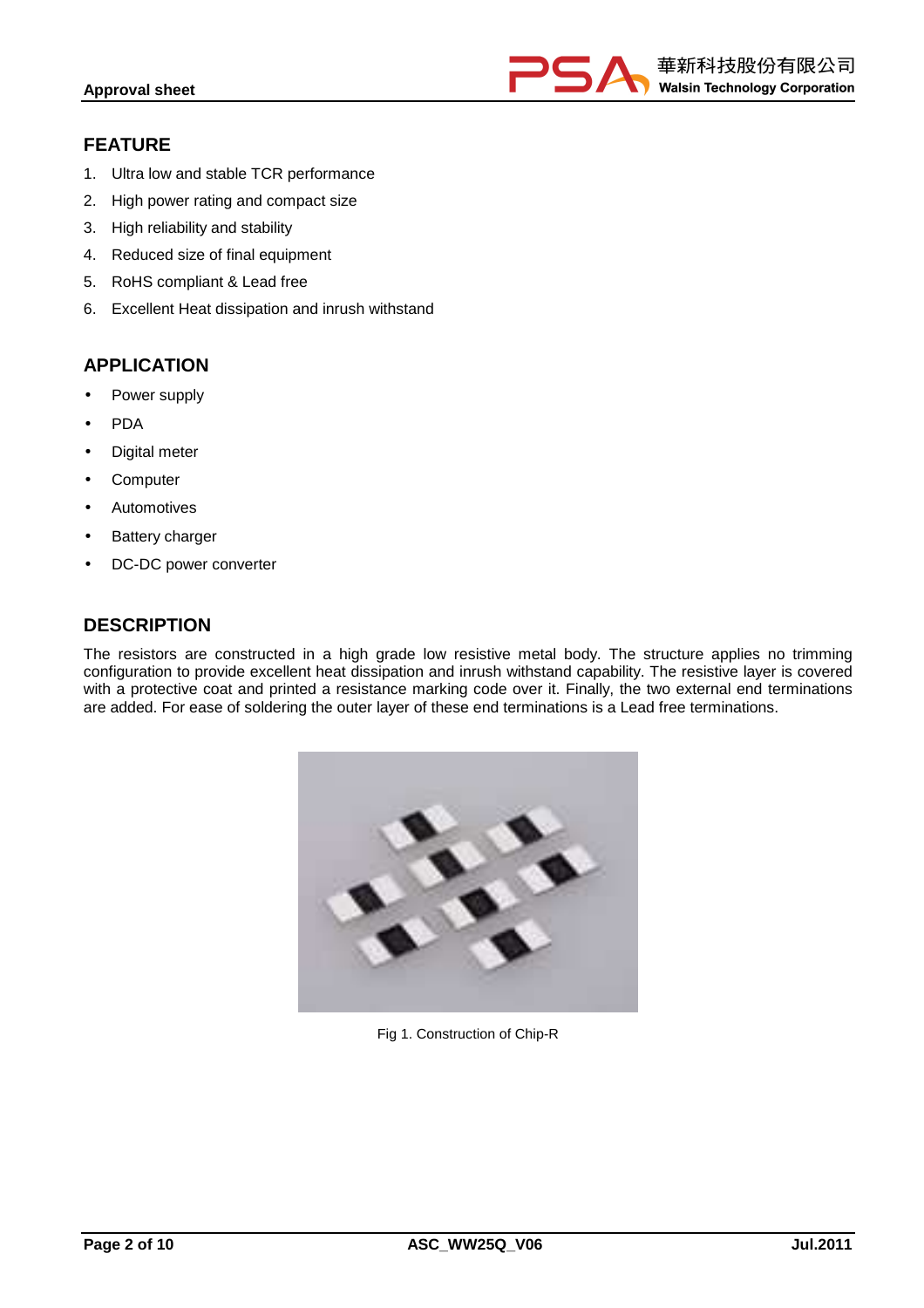# **QUICK REFERENCE DATA**

| <b>Item</b>                         | <b>General Specification</b>   |                           |  |  |
|-------------------------------------|--------------------------------|---------------------------|--|--|
| Series No.                          |                                | <b>WW250</b>              |  |  |
| Size code                           | 2512 (6432)                    |                           |  |  |
| Resistance Tolerance                | $±5\%$ , $±1\%$                |                           |  |  |
| Resistance Range                    | 1m $\Omega$                    | $2m\Omega \sim 15m\Omega$ |  |  |
| $TCR$ (ppm/ $°C$ )                  | ±75 ppm/°C<br>$±100$ ppm/ $°C$ |                           |  |  |
| Max. power at $T_{amb}=70^{\circ}C$ | 1 W                            |                           |  |  |
| Max. Operation Current (DC or RMS)  | $31.6A - 8.16A$                |                           |  |  |
| Climatic category (IEC 60068)       | 55/155/56                      |                           |  |  |

Note : Max. Operation Current : So called RCWC (Rated Continuous Working Current) is determined by

 $RCWC = \sqrt{Rated Power / ResistanceValue}$  listed above.



# **MECHANICAL DATA (unit : mm)**

| <b>Type</b>  | <b>Size (inch)</b> | <b>Resistance</b> | $L$ (mm)     | $W$ (mm)       | $H$ (mm)        | $C$ (mm)        | $D$ (mm) |
|--------------|--------------------|-------------------|--------------|----------------|-----------------|-----------------|----------|
|              |                    | $1m\Omega$        | $6.3 + 0.25$ | $3.2 \pm 0.25$ | $0.38 + 0.15$   | $2.20 \pm 0.25$ |          |
|              |                    | $2m\Omega$        |              |                |                 | $1.10 + 0.25$   |          |
|              |                    | $3m\Omega$        |              |                | $0.48 \pm 0.15$ | $1.10 + 0.25$   |          |
|              |                    | $4m\Omega$        |              |                | $0.37 \pm 0.15$ | $2.20 \pm 0.25$ |          |
|              |                    | $5m\Omega$        |              |                |                 | $1.95 \pm 0.25$ |          |
|              | 2512               | 6m $\Omega$       |              |                |                 | $1.75 \pm 0.25$ |          |
| <b>WW25Q</b> |                    | $7m\Omega$        |              |                | $0.34 \pm 0.15$ | $1.40 \pm 0.25$ |          |
|              |                    | $8m\Omega$        |              |                |                 | $1.10 + 0.25$   |          |
|              |                    | $9m\Omega$        |              | $3.1 \pm 0.25$ |                 | $0.90 + 0.25$   |          |
|              |                    | $10m\Omega$       |              |                |                 | $1.75 \pm 0.25$ |          |
|              |                    | $11m\Omega$       |              |                |                 | $1.55 \pm 0.25$ |          |
|              |                    | $12m\Omega$       |              |                |                 | $1.35 \pm 0.25$ |          |
|              |                    | $13m\Omega$       |              |                | $0.23 \pm 0.15$ | $1.25 \pm 0.25$ |          |
|              |                    | $14m\Omega$       |              |                |                 | $1.05 \pm 0.25$ |          |
|              |                    | $15m\Omega$       |              |                |                 | $0.95 \pm 0.25$ |          |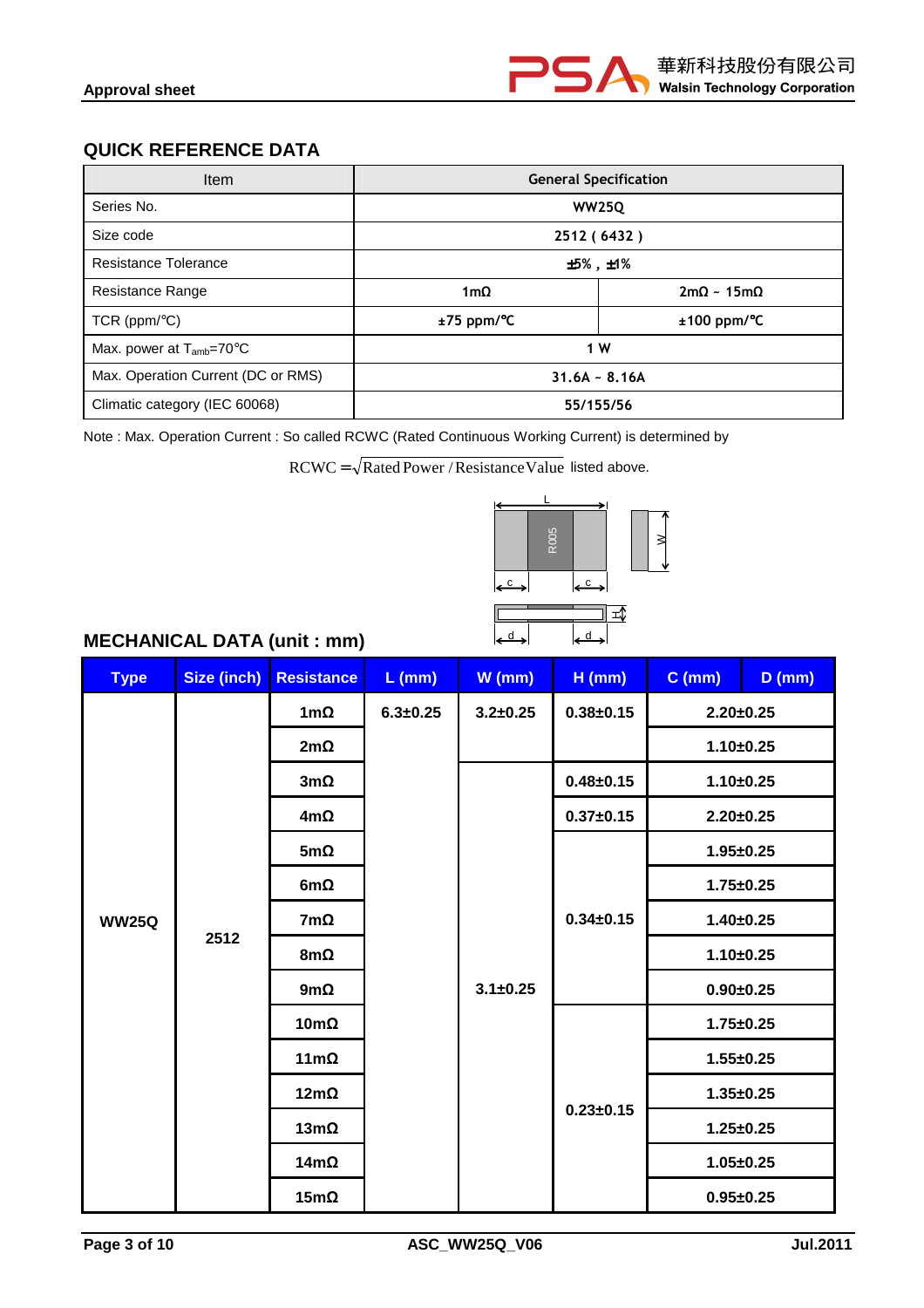

#### **MARKING**

Each resistor is marked with a four-digit code on the protective coating to designate the nominal resistance value.

Example:

 $R005 = 0.005Ω$  $R010 = 0.010\Omega$ 

# **FUNCTIONAL DESCRIPTION**

#### **Derating curve**

The power that the resistor can dissipate depends on the operating temperature; see Fig.2



Fig.2 Maximum dissipation in percentage of rated power As a function of the ambient temperature

#### **MOUNTING**

Due to their rectangular shapes and small tolerances, Surface Mountable Resistors are suitable for handling by automatic placement systems.

Chip placement can be on ceramic substrates and printed-circuit boards (PCBs).

Electrical connection to the circuit is by individual soldering condition.

The end terminations guarantee a reliable contact.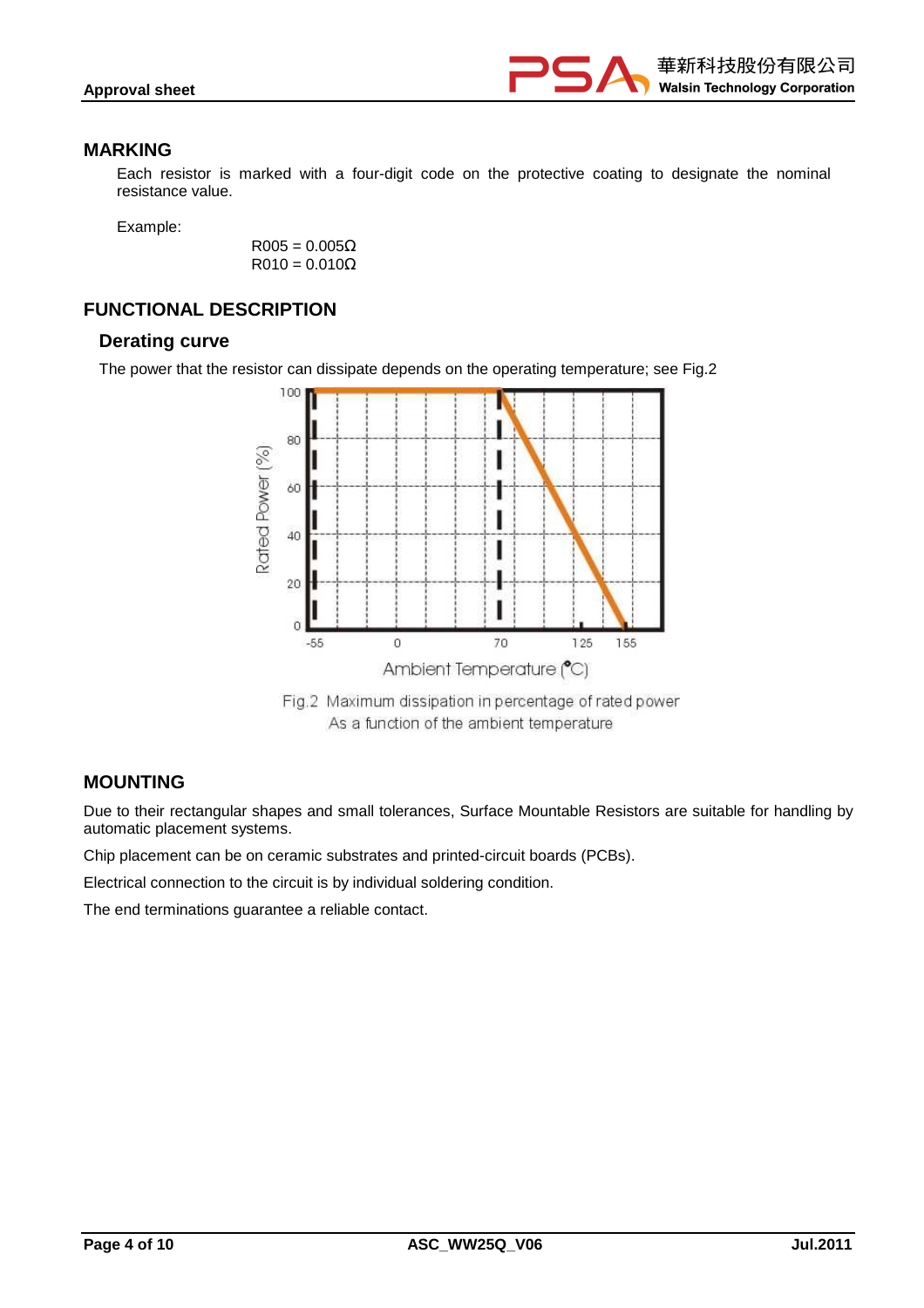

# **SOLDERING CONDITIONS**

The robust construction of chip resistors allows them to be completely immersed in a solder bath of 260°C for 10 seconds. Therefore, it is possible to mount Surface Mount Resistors on one side of a PCB and other discrete components on the reverse (mixed PCBs).

Surface Mount Resistors are tested for solderability at 235°C during 2 seconds within lead-free solder bath. The test condition for no leaching is 260°C for 30 seconds. Typical examples of soldering processes that provide reliable joints without any damage are given in Fig



**Fig 3. Infrared soldering profile for Chip Resistors WW25Q** 

# **CATALOGUE NUMBERS**

The resistors have a catalogue number starting with .

| <b>WW25</b>   | Q         | <b>R005</b>                                                                                                              |                  |                      |                              |
|---------------|-----------|--------------------------------------------------------------------------------------------------------------------------|------------------|----------------------|------------------------------|
| Size code     | Type code | <b>Resistance code</b>                                                                                                   | <b>Tolerance</b> | Packaging code       | <b>Termination code</b>      |
| WW25<br>:2512 | Q:1W      | R is first digit followed by $3 \mid J : \pm 5\%$<br>significant digits.<br>$0.010\Omega$ = R010<br>$0.005\Omega$ = R005 | $F : \pm 1\%$    | T: 7" reeled in tape | $L = Sn base$<br>(lead free) |

Reeled tape packaging : 12mm width embossed taping 4,000pcs per reel.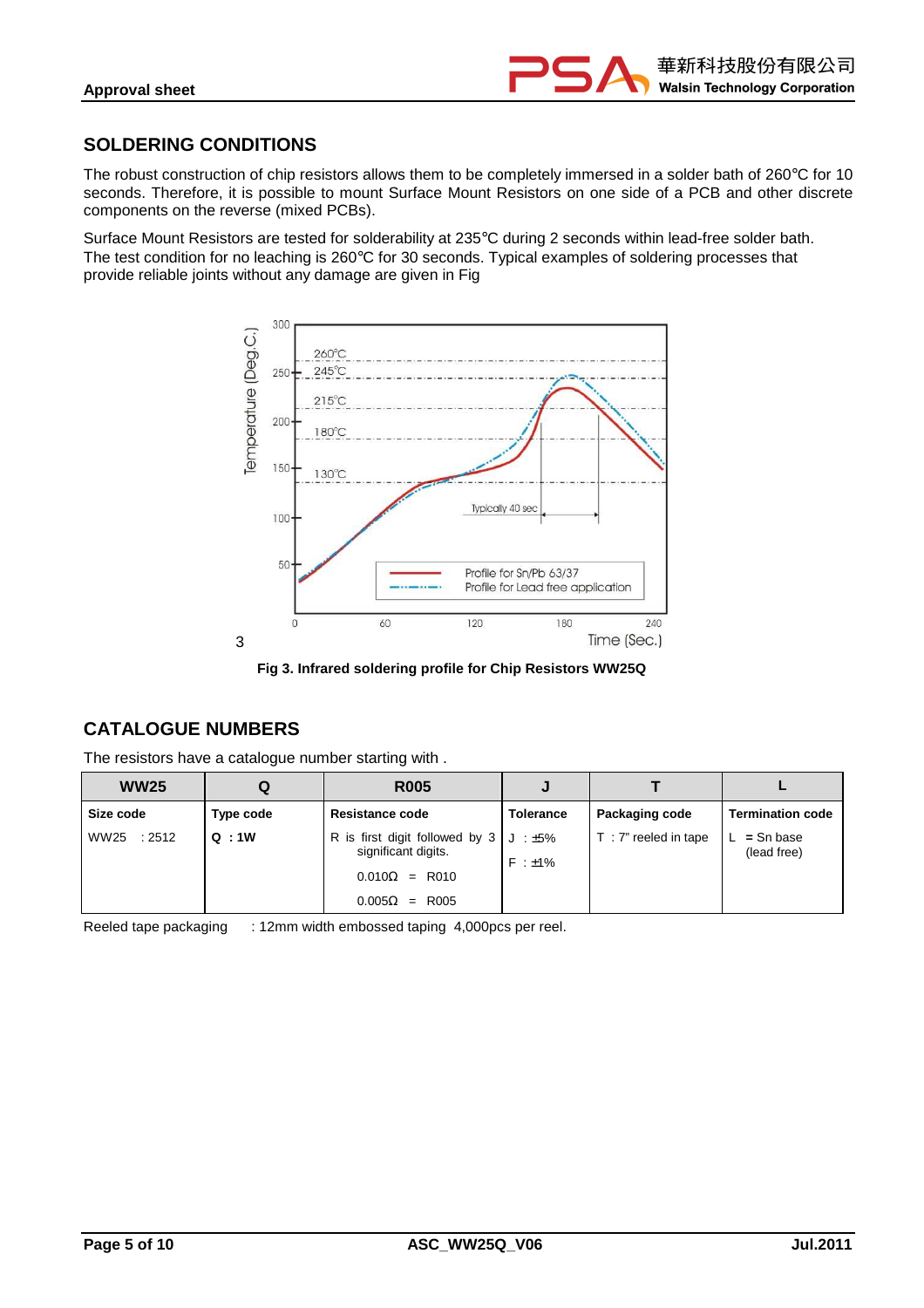

# **TEST & REQUIREMENTS (JIS C 5201-1 : 1998)**

|                | Table- $4(1)$                                                                          |                                                                                                                                                                                                                                                                                                                                                                                                                                                                                                   |                                                                                                                                                                 |  |  |  |  |  |
|----------------|----------------------------------------------------------------------------------------|---------------------------------------------------------------------------------------------------------------------------------------------------------------------------------------------------------------------------------------------------------------------------------------------------------------------------------------------------------------------------------------------------------------------------------------------------------------------------------------------------|-----------------------------------------------------------------------------------------------------------------------------------------------------------------|--|--|--|--|--|
| No.            | Test items                                                                             | Condition of test (JIS C 5201-1)                                                                                                                                                                                                                                                                                                                                                                                                                                                                  | Performance requirements                                                                                                                                        |  |  |  |  |  |
| 1              | Visual examination                                                                     | Sub-clause 4.4.1<br>Checked by visual examination.                                                                                                                                                                                                                                                                                                                                                                                                                                                | As in 4.4.1<br>The marking shall be legible, as<br>checked by visual examination.                                                                               |  |  |  |  |  |
| $\overline{2}$ | Dimension                                                                              | Sub-clause 4.4.2                                                                                                                                                                                                                                                                                                                                                                                                                                                                                  | As specified in Table-3 of this                                                                                                                                 |  |  |  |  |  |
|                | Resistance                                                                             | Resistance value shall be measured by mounting<br>the substrate of the following condition.<br>а<br><del>⊣ к,</del><br>Current<br>Current<br>terminal<br>terminal<br>Copper clad<br>Voltage terminal<br>Solder resist<br>a: 3mm (1mΩ), 2.6mm (5mΩ),<br>1.8mm (10m $\Omega$ ,15m $\Omega$ )<br>Thickness of copper clad: 0.035mm<br>4-Terminal method<br>Measurement current: 1(A)<br>Note: The measuring apparatus corresponding to<br>DC Low-ohm Mater (1A) of AX-1152D for<br>ADEX CORPORATION. | specification.<br>As in 4.5.2<br>The<br>resistance<br>value<br>shall<br>correspond with the rated resistance<br>taking into account the specified<br>tolerance. |  |  |  |  |  |
| $\overline{3}$ | Voltage proof                                                                          | Sub-clause 4.7<br>Method: 4.6.1.4(See Figure-5)<br>Test voltage: Alternating voltage with a peak value<br>of 1.42 times the insulation voltage.<br>Duration: 60 s+5 s<br>Insulation resistance<br>Test voltage: Insulation voltage<br>Duration: 1 min.                                                                                                                                                                                                                                            | No breakdown or flash over<br>$R \geq 1$ G $\Omega$                                                                                                             |  |  |  |  |  |
| 4              | Solderability                                                                          | Sub-clause 4.17<br>Without aging<br>Flux: The resistors shall be immersed in a<br>non-activated soldering flux for 2 s.<br>Bath temperature: 235 °C±5 °C<br>Immersion time: 2 s±0.5 s                                                                                                                                                                                                                                                                                                             | As in 4.17.4.5<br>The terminations shall be covered<br>with a smooth and bright solder<br>coating.                                                              |  |  |  |  |  |
| $\overline{5}$ | Mounting<br>Overload<br>(in the mounted state)<br>Solvent resistance of the<br>marking | Sub-clause 4.31<br>Substrate material: Epoxide woven glass<br>Test substrate: Figure-3<br>Sub–clause 4.13<br>The applied voltage shall be 2.5 times the rated<br>voltage or the current corresponding to.<br>Duration: 2 s<br>Visual examination<br>Resistance<br>Sub-clause 4.30<br>Solvent: 2-propanol<br>Solvent temperature: 23 °C±5 °C<br>Method 1<br>Rubbing material: cotton wool<br>Without recovery                                                                                      | No visible damage<br>∆R≤±1%<br>Legible marking                                                                                                                  |  |  |  |  |  |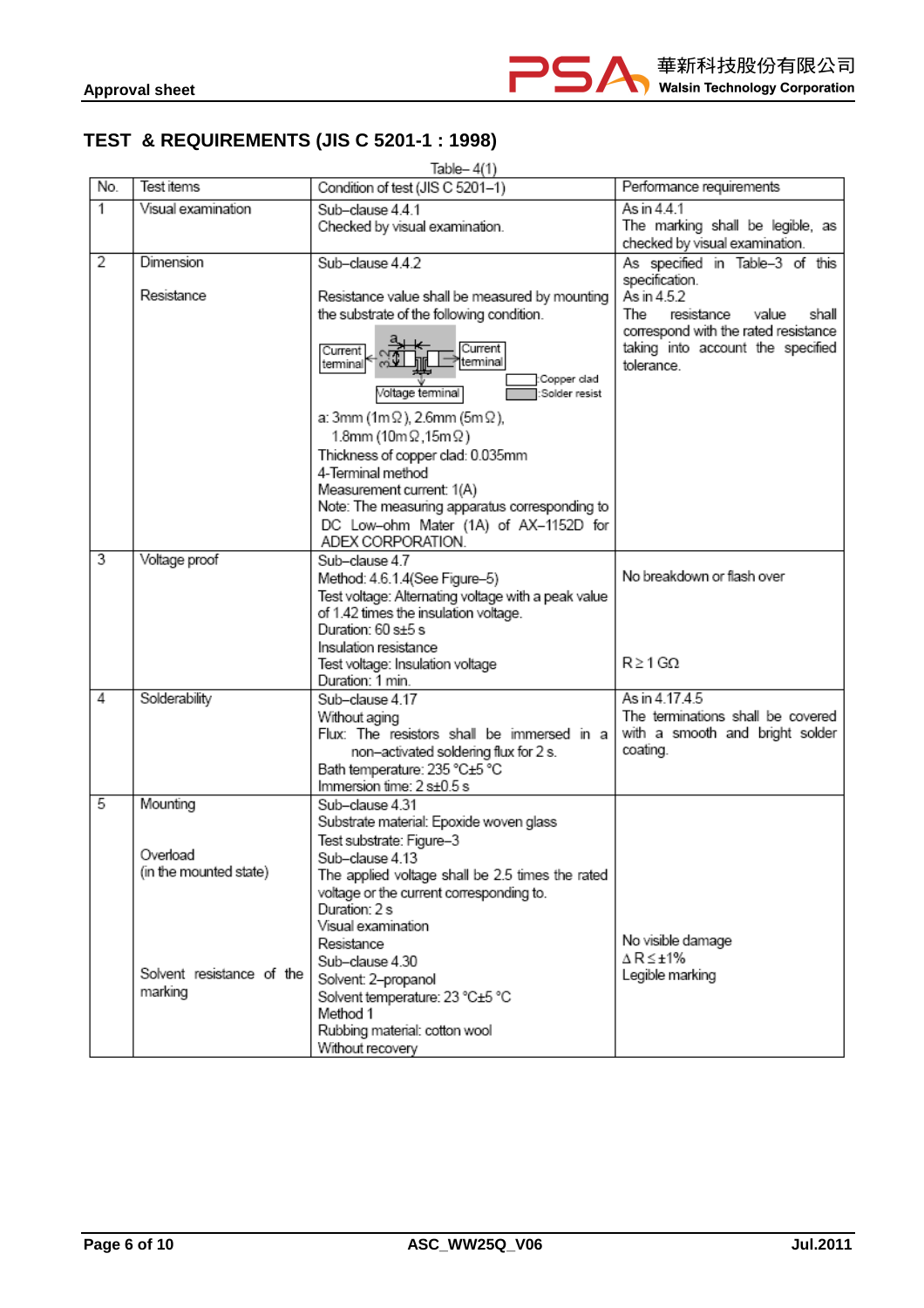

| No             | Test items                   | Condition of test (JIS C 5201-1)                     | Performance requirements          |
|----------------|------------------------------|------------------------------------------------------|-----------------------------------|
| $\overline{6}$ | Mounting                     | Sub-clause 4.31                                      |                                   |
|                |                              | Substrate material: Epoxide woven glass              |                                   |
|                |                              | Test substrate: Figure-4                             |                                   |
|                | Bound strength of the end    | Sub-clause 4.33                                      |                                   |
|                | face plating                 | Bent value: 1 mm                                     |                                   |
|                |                              | Resistance                                           | $\Delta R \leq \pm 1\%$           |
|                | Final measurements           | Sub-clause 4.33.6                                    |                                   |
|                |                              | Visual examination                                   | No visible damage                 |
| 7              | Resistance to soldering heat | Sub-clause 4.18                                      |                                   |
|                |                              | Solder temperature: 260 °C±5 °C                      |                                   |
|                |                              | Immersion time: 10 s±0.5 s                           |                                   |
|                |                              | Visual examination                                   | As in 4.18.3.4                    |
|                |                              |                                                      | No sign of damage such as cracks. |
|                |                              |                                                      | $\Delta$ R $\leq$ ±1%             |
|                | Component<br>solvent l       | Resistance                                           |                                   |
|                | resistance                   | Sub-clause 4.29                                      |                                   |
|                |                              | Solvent: 2-propanol                                  |                                   |
|                |                              | Solvent temperature: 23 °C±5 °C                      |                                   |
|                |                              | Method 2                                             |                                   |
|                |                              | Recovery: 48 h                                       | No visible damage                 |
|                |                              | Visual examination                                   | $\Delta R \leq \pm 1\%$           |
|                |                              | Resistance                                           |                                   |
| 8              | Mounting                     | Sub-clause 4.31                                      |                                   |
|                |                              | Substrate material: Epoxide woven glass              |                                   |
|                | Adhesion                     | Test substrate: Figure-3                             |                                   |
|                |                              | Sub-clause 4.32                                      |                                   |
|                |                              | Force: 5N<br>Duration: 10 s+1 s                      |                                   |
|                |                              |                                                      | No visible damage                 |
|                | Rapid change temperature     | Visual examination                                   |                                   |
|                |                              | Sub-clause 4 19                                      |                                   |
|                |                              | Lower category temperature:-55 °C                    |                                   |
|                |                              | Upper category temperature:+155 °C                   |                                   |
|                |                              | Duration of exposure at each temperature: 30<br>min. |                                   |
|                |                              |                                                      |                                   |
|                |                              | Number of cycles: 5 cycles.<br>Visual examination    | No visible damage                 |
|                |                              | Resistance                                           | $\Delta$ R $\leq$ ±1%             |
|                |                              |                                                      |                                   |

Table- $4(2)$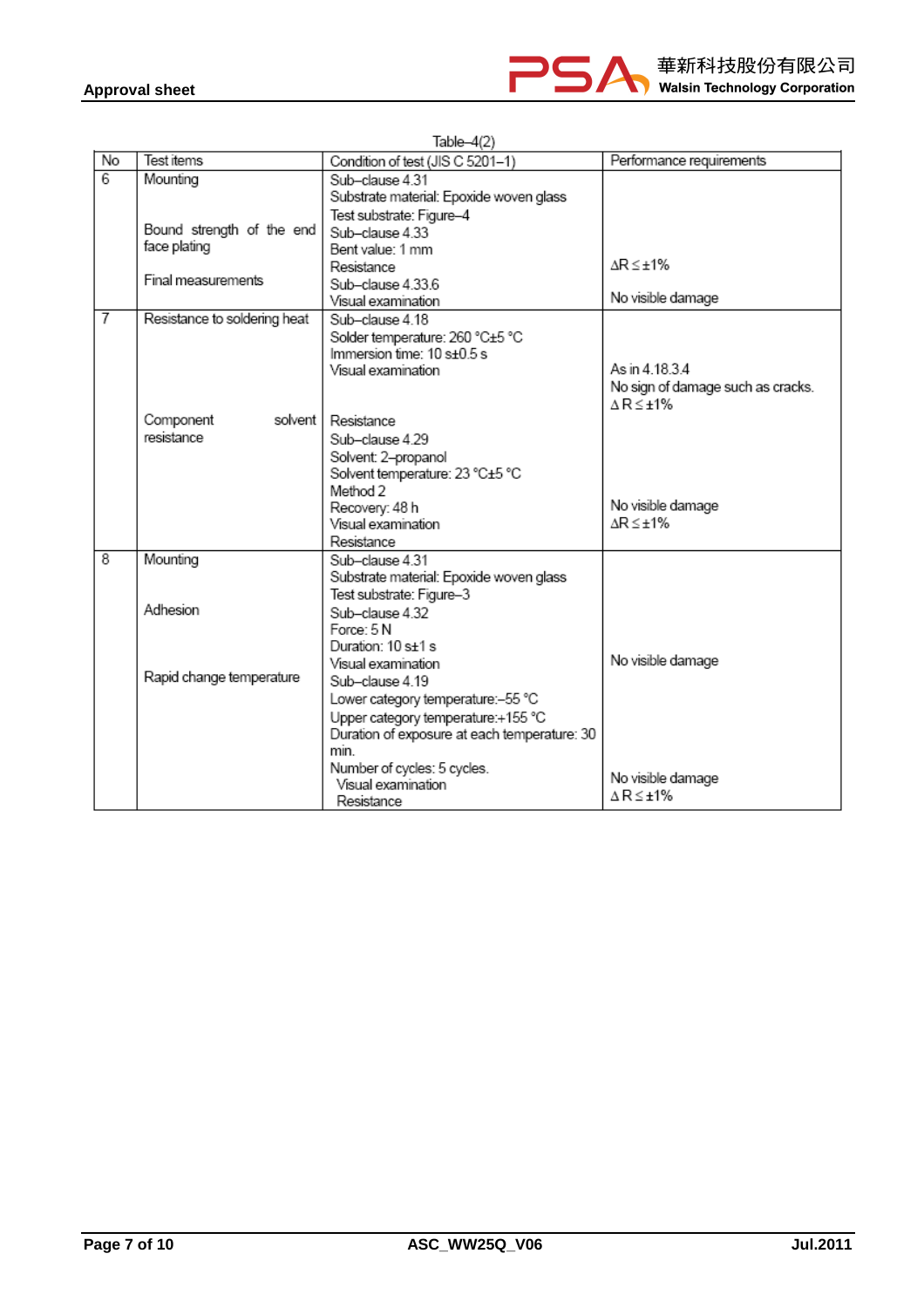

| No | Test items         | Condition of test (JIS C 5201-1)                | Performance requirements |
|----|--------------------|-------------------------------------------------|--------------------------|
| 9  | Climatic sequence  | Sub-clause 4.23                                 |                          |
|    | -Dry heat          | Sub-clause 4.23.2                               |                          |
|    |                    | Test temperature: +155 °C                       |                          |
|    |                    | Duration: 16 h                                  |                          |
|    | -Damp heat, cycle  | Sub-clause 4.23.3                               |                          |
|    | (12+12hour cycle)  | Test method: 2                                  |                          |
|    | First cycle        | Test temperature: 55 °C                         |                          |
|    |                    | [Severity(2)]                                   |                          |
|    | $-Cold$            | Sub-clause 4.23.4                               |                          |
|    |                    | Test temperature -55 °C                         |                          |
|    |                    | Duration: 2h                                    |                          |
|    | -Damp heat, cycle  | Sub-clause 4.23.6                               |                          |
|    | (12+12hour cycle)  | Test method: 2                                  |                          |
|    | Remaining cycle    | Test temperature: 55 °C                         |                          |
|    |                    | [Severity (2)]                                  |                          |
|    |                    | Number of cycles: 5 cycles                      |                          |
|    | -D.C. load         | Sub-clause 4 23 7                               |                          |
|    |                    | The applied current shall be the rated current. |                          |
|    |                    | Duration: 1 min.                                |                          |
|    |                    | Visual examination<br>Resistance                | No visible damage        |
|    |                    |                                                 | ∆R≤±5%                   |
| 10 | Mounting           | Sub-clause 4.31                                 |                          |
|    |                    | Substrate material: Epoxide woven glass         |                          |
|    |                    | Test substrate: Figure-3                        |                          |
|    |                    |                                                 |                          |
|    | Endurance at 70 °C | Sub-clause 4.25.1                               |                          |
|    |                    | Ambient temperature: 70 °C±2 °C                 |                          |
|    |                    | Duration: 1000 h                                |                          |
|    |                    | The current shall be applied in cycles of 1.5 h |                          |
|    |                    | on and 0.5 h.                                   |                          |
|    |                    | The applied current shall be the rated current  |                          |
|    |                    | Examination at 48 h, 500 h and<br>1000 h:       |                          |
|    |                    | Visual examination                              |                          |
|    |                    | Resistance                                      | No visible damage        |
|    |                    |                                                 | ∆R≤±5%                   |

Table $-4(3)$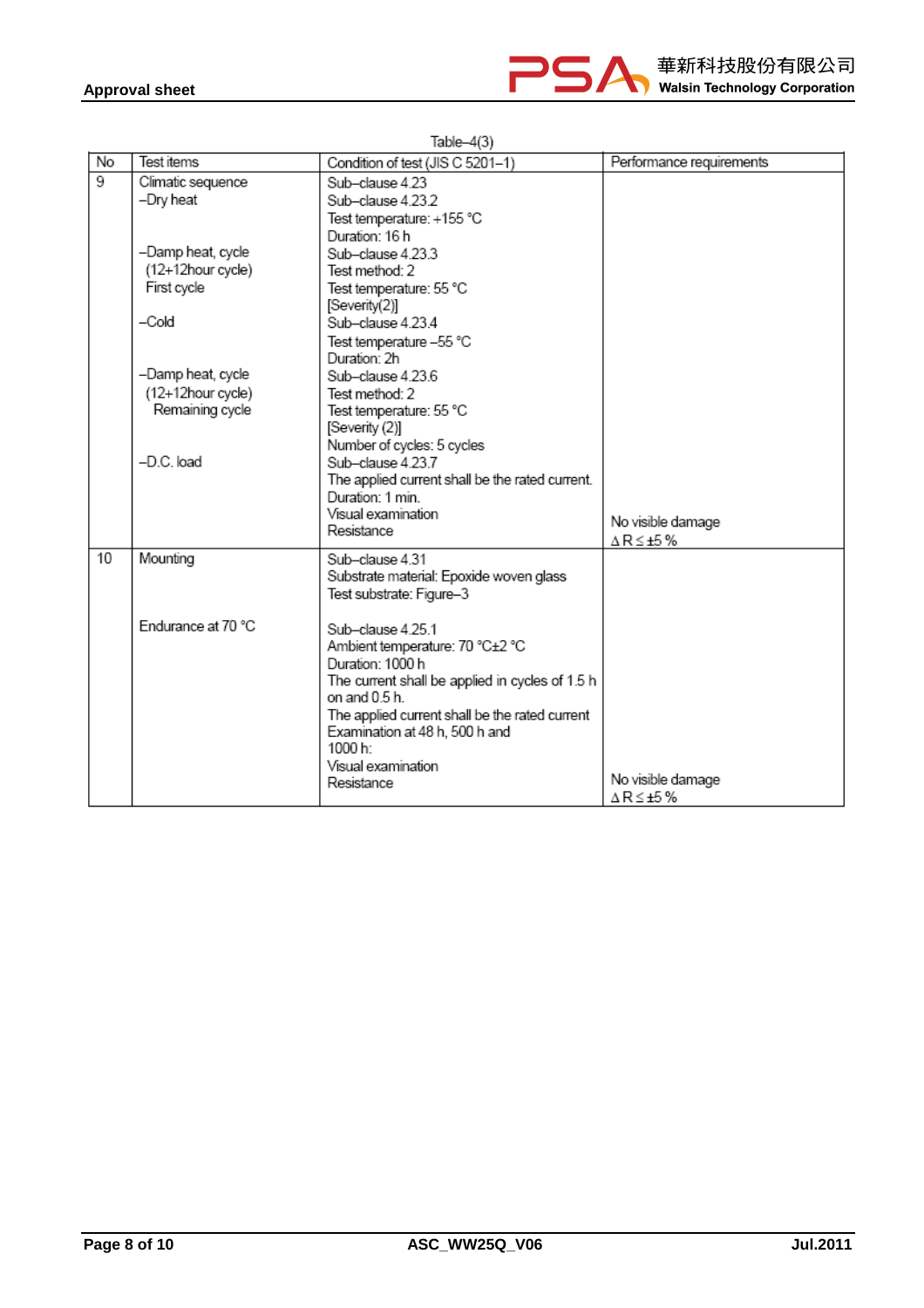|    | Table–4(4)                                  |                                                                                                                                                             |                                                |  |  |  |
|----|---------------------------------------------|-------------------------------------------------------------------------------------------------------------------------------------------------------------|------------------------------------------------|--|--|--|
| No | Test items                                  | Condition of test (JIS C 5201-1)                                                                                                                            | Performance requirements                       |  |  |  |
| 11 | Mounting                                    | Sub-clause 4.31<br>Substrate material: Epoxide woven glass<br>Test substrate: Figure-3                                                                      |                                                |  |  |  |
|    | Variation of resistance with<br>temperature | Sub-clause 48<br>+20 °C / +155 °C                                                                                                                           | As in Table-1                                  |  |  |  |
| 12 | Mounting                                    | Sub-clause 4.31<br>Substrate material: Epoxide woven glass<br>Test substrate: Figure-3                                                                      |                                                |  |  |  |
|    | Damp heat, steady state                     | Sub-clause 4.24<br>Ambient temperature: 40 °C±2 °C<br>Relative humidity: $93\frac{12}{3}$ %<br>Without current applied.<br>Visual examination<br>Resistance | No visible damage<br>Legible marking<br>∆R≤±5% |  |  |  |
| 13 | Dimensions (detail)                         | Sub-clause 443                                                                                                                                              | As in Table-4                                  |  |  |  |
|    | Mounting                                    | Sub-clause 4.31<br>Substrate material: Epoxide woven glass<br>Test substrate: Figure-3                                                                      |                                                |  |  |  |
|    | Endurance at upper category<br>temperature  | Sub-clause 4 25.3<br>Ambient temperature: 155 °C±2 °C<br>Duration: 1000 h<br>Examination at 48 h, 500 h and<br>1000 h:<br>Visual examination<br>Resistance  | No visible damage<br>$\triangle$ R $\leq$ +5%  |  |  |  |